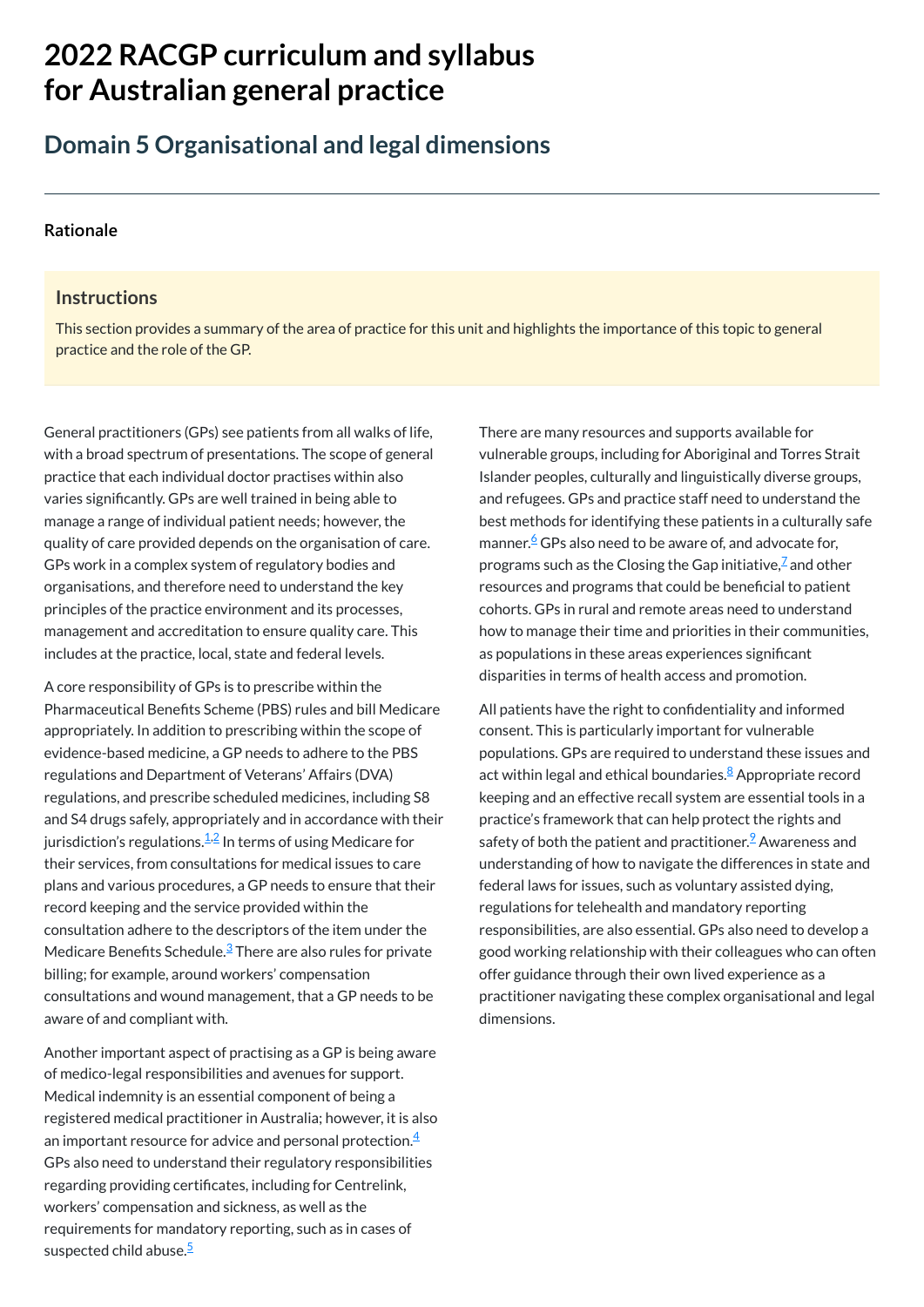#### **[Competencies and learning outcomes](javascript:void(0))**

#### **Instructions**

This section lists the knowledge, skills and attitudes that are expected of a GP. These are expressed as core competencies that are required of a GP across all clinical consultations, interactions and contexts. These core competencies are further detailed as measurable core competency outcomes.

| <b>Organisational and legal dimensions</b> |                          |  |  |  |
|--------------------------------------------|--------------------------|--|--|--|
| Core competencies                          | Core competency outcomes |  |  |  |
|                                            | The GP is able to:       |  |  |  |

#### **References**

- <span id="page-1-0"></span>1.Australian Government Department of Health. The Pharmaceuticals Benefits Scheme: Prescribing medicines - Information for prescribers. [\(http://www.pbs.gov.au/info/healthpro/explanatory](http://www.pbs.gov.au/info/healthpro/explanatory-notes/section1/Section_1_2_Explanatory_Notes)notes/section1/Section 1 2 Explanatory\_Notes) [Accessed 24 August 2021].
- <span id="page-1-1"></span>2. Australian Government Department of Veterans' Affairs. General practitioner [information \(http://www.dva.gov.au/providers/general-practitioner-information\)](http://www.dva.gov.au/providers/general-practitioner-information) [Accessed 24 August 2021].
- <span id="page-1-2"></span>3. Australian Government Department of Health. Medical Benefits Schedule. MBS online [\(http://www.mbsonline.gov.au/internet/mbsonline/publishing.nsf/Content/Home\)](http://www.mbsonline.gov.au/internet/mbsonline/publishing.nsf/Content/Home) [Accessed 24 August 2021].
- <span id="page-1-3"></span>4. Australian Health Practitioner Regulation Agency. Professional Indemnity Insurance agreements [\(http://www.ahpra.gov.au/Registration/Registration-Standards/PII.aspx\)](http://www.ahpra.gov.au/Registration/Registration-Standards/PII.aspx) [Accessed 24 August 2021].
- <span id="page-1-4"></span>5. Ahpra and National Boards. Guidelines for mandatory notifications [\(http://www.medicalboard.gov.au/Codes-Guidelines-Policies/Guidelines-for](http://www.medicalboard.gov.au/Codes-Guidelines-Policies/Guidelines-for-mandatory-notifications.aspx)mandatory-notifications.aspx) [Accessed 24 August 2021].
- <span id="page-1-5"></span>6. National Aboriginal Community Controlled Health Organisation and The Royal Australian College of General Practitioners. National guide to a preventive health assessment for Aboriginal and Torres Strait Islander people. 3rd edn. East Melbourne, Vic: RACGP, 2018 [\(http://www.racgp.org.au/clinical-resources/clinical-guidelines/key](http://www.racgp.org.au/clinical-resources/clinical-guidelines/key-racgp-guidelines/view-all-racgp-guidelines/national-guide)racgp-guidelines/view-all-racgp-guidelines/national-guide) [Accessed 24 August 2021].
- <span id="page-1-6"></span>7. The Royal Australian College of General Practitioners. Guidelines for preventive activities in general practice. 9th edn. East Melbourne, Vic: RACGP, 2016 (http://www.racgp.org.au/clinical-resources/clinical-guidelines/key-racgp[guidelines/view-all-racgp-guidelines/guidelines-for-preventive-activities-in-general](http://www.racgp.org.au/clinical-resources/clinical-guidelines/key-racgp-guidelines/view-all-racgp-guidelines/guidelines-for-preventive-activities-in-general-pr/preamble/introduction)pr/preamble/introduction) [Accessed 24 August 2021].
- <span id="page-1-7"></span>8. The Royal Australian College of General Practitioners. Privacy and managing health information in general practice. East Melbourne, Vic: RACGP, 2017. (http://www.racgp.org.au/running-a-practice/security/protecting-your-practice[information/privacy-of-health-information/information-management-relating-to](http://www.racgp.org.au/running-a-practice/security/protecting-your-practice-information/privacy-of-health-information/information-management-relating-to-general-practic)general-practic) [Accessed 24 August 2021].
- <span id="page-1-8"></span>9. Hambleton S. A glimpse of 21st century care. Aust J Gen Pract 2018;47(10):670-73 [\(https://www1.racgp.org.au/ajgp/2018/october/a-glimpse-of-21st-century-care\)](https://www1.racgp.org.au/ajgp/2018/october/a-glimpse-of-21st-century-care) [Accessed 24 August 2021].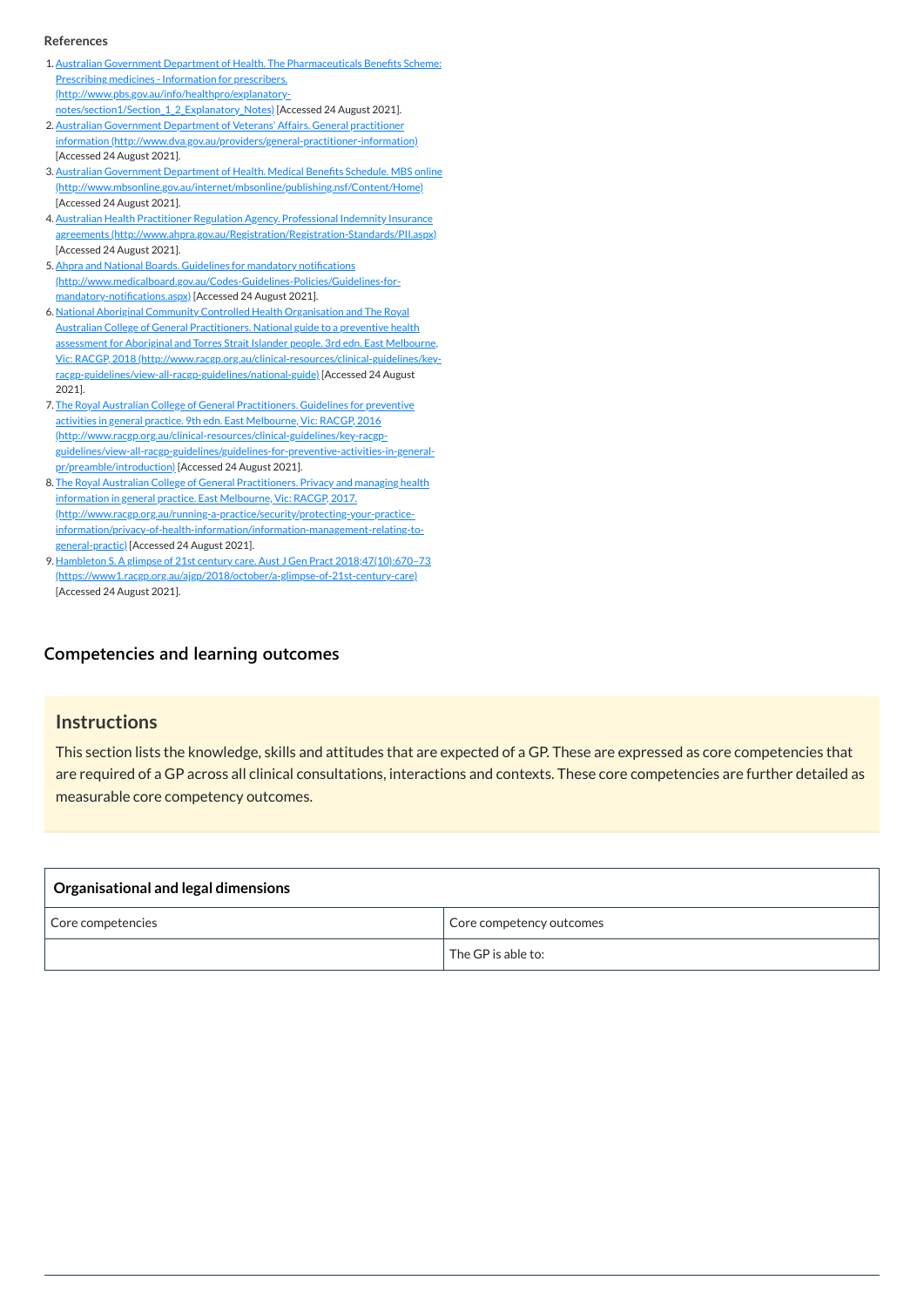| Organisational and legal dimensions |                                                       |                                              |                                                                              |  |  |  |
|-------------------------------------|-------------------------------------------------------|----------------------------------------------|------------------------------------------------------------------------------|--|--|--|
| 5.1                                 | GPs use effective practice management processes and   | 5.1.1                                        | maintain and improve quality in clinical practice standards and              |  |  |  |
|                                     | systems to continually improve quality and safety     |                                              | infection control                                                            |  |  |  |
|                                     |                                                       | 5.1.2                                        | demonstrate effective leadership                                             |  |  |  |
|                                     |                                                       | 5.1.3                                        | manage time and priorities efficiently                                       |  |  |  |
|                                     |                                                       | Aboriginal and Torres Strait Islander health |                                                                              |  |  |  |
|                                     |                                                       |                                              | AH5.1.1 identify and implement effective models of primary healthcare        |  |  |  |
|                                     |                                                       |                                              | delivery which meets the needs of Aboriginal and Torres Strait               |  |  |  |
|                                     |                                                       |                                              | Islander peoples                                                             |  |  |  |
|                                     |                                                       | AH5.1.2                                      | implement systems to support identification of Aboriginal and                |  |  |  |
|                                     |                                                       |                                              | Torres Strait Islander patients                                              |  |  |  |
|                                     |                                                       | AH5.1.3                                      | facilitate timely and appropriate use of relevant Indigenous-                |  |  |  |
|                                     |                                                       |                                              | specific health measures and MBS/PBS items                                   |  |  |  |
|                                     |                                                       | <b>Rural health</b>                          |                                                                              |  |  |  |
|                                     |                                                       | RH5.1.1                                      | manage time and priorities efficiently when undertaking on-call              |  |  |  |
|                                     |                                                       |                                              | roles                                                                        |  |  |  |
| 5.2                                 | GPs work within statutory and regulatory requirements | 5.2.1                                        | manage patient privacy and confidentiality appropriately                     |  |  |  |
|                                     | and guidelines                                        |                                              | according to the relevant jurisdiction(s)                                    |  |  |  |
|                                     |                                                       | 5.2.2                                        | explain and obtain informed consent in a manner of shared<br>decision-making |  |  |  |
|                                     |                                                       | 5.2.3                                        | describe and integrate medico-legal requirements, including                  |  |  |  |
|                                     |                                                       |                                              | record keeping                                                               |  |  |  |
|                                     |                                                       |                                              | 5.2.4 conduct business ethically and legally                                 |  |  |  |
|                                     |                                                       | 5.2.5                                        | provide a practice environment that is culturally safe for                   |  |  |  |
|                                     |                                                       |                                              | themselves, their staff, patients and their families                         |  |  |  |
|                                     |                                                       | 5.2.6                                        | ensure a work environment that is safe and supported and free of             |  |  |  |
|                                     |                                                       |                                              | bullying, harassment and discrimination                                      |  |  |  |
|                                     |                                                       |                                              | Aboriginal and Torres Strait Islander health                                 |  |  |  |
|                                     |                                                       | AH5.2.1                                      | identify and implement appropriate policies and initiatives                  |  |  |  |
|                                     |                                                       |                                              | regarding Aboriginal and Torres Strait Islander health to optimise           |  |  |  |
|                                     |                                                       |                                              | outcomes                                                                     |  |  |  |
|                                     |                                                       |                                              |                                                                              |  |  |  |

## **[Words of wisdom](javascript:void(0))**

## **Instructions**

This section includes tips related to this unit from experienced GPs. This list is in no way exhaustive but gives you tips to consider applying to your practice.

**Extension exercise:** Speak to your study group or colleagues to see if they have further tips to add to the list.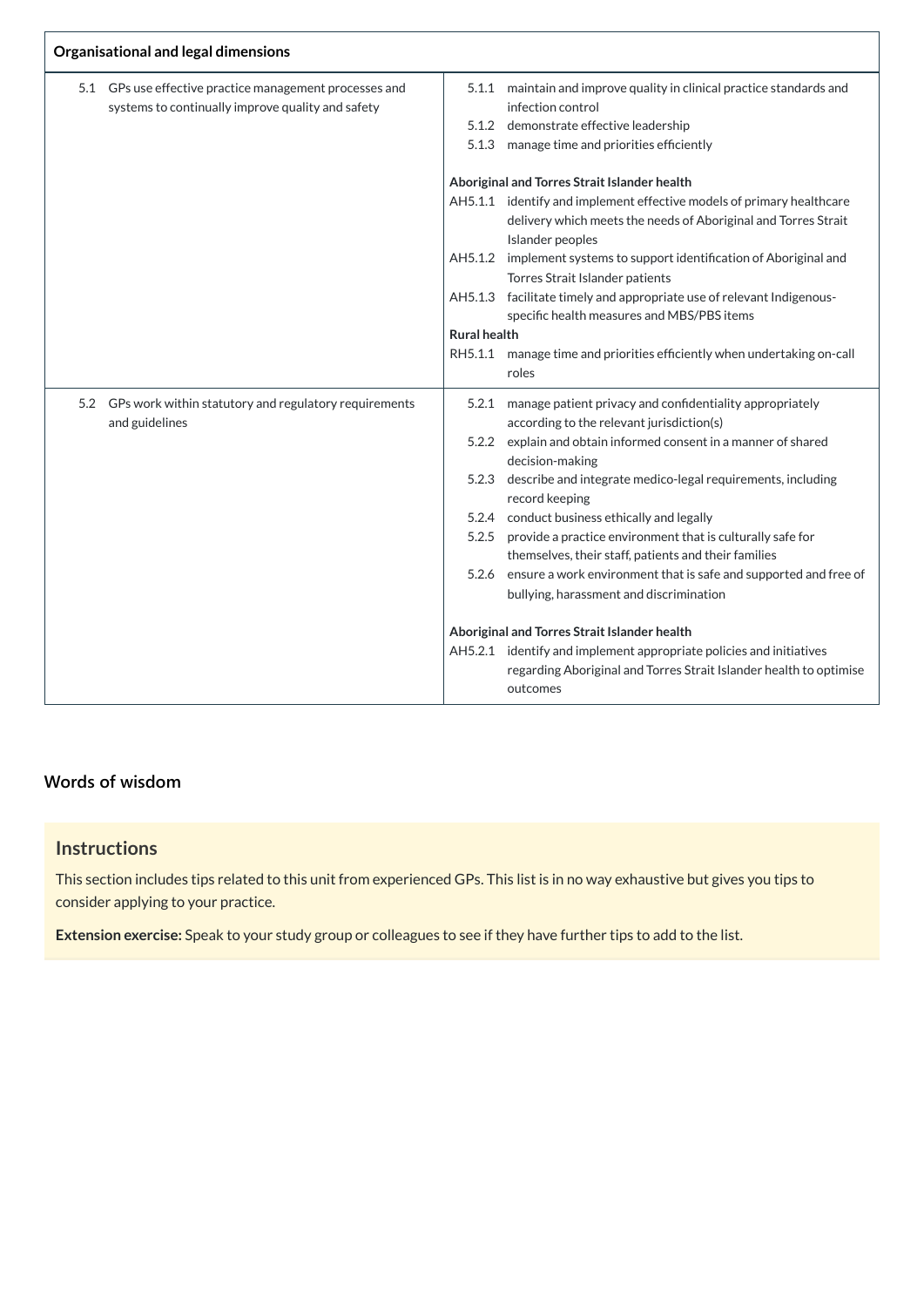- **1.** It can be daunting figuring out how to navigate legal and organisational issues in general practice, as they aren't easily learnt from textbooks or journal articles. However, your colleagues are a great source of wisdom. Ask for advice from staff at your practice or your fellow trainees, or even informally through social media groups. It is important that you understand the limitations of informal advice, but these can be great resources for debriefing and support.
- **2.** You don't have to completely solve every issue in a consultation. Uncertainty about regulations is common. It is important to recognise when there are uncertainties; communicate these to the patient, as they often understand the need for another consultation, and then spend time finding advice and resources on the issue. It is important to manage uncertainty about medico-legal issues early, rather than having to correct earlier inaccurate advice or actions.
- **3.** Early in your term, ask your supervisor and/or practice manager about specific vulnerable population groups that the practice might be seeing, such as refugee patients, Aboriginal or Torres Strait Islander patients, or lower-income groups. Identify local resources that you might use in these contexts.
- **4.** In the case of a complaint from a patient or concerns about missed results, etc, it is essential you seek advice from your medical defence organisation (MDO) early. They can provide comprehensive advice and support.
- **5.** Understand a practice's processes for recalls, results, clinical documentation and risk mitigation early on when starting at a new practice. This is important while training and when you become an independent practitioner. Making sure these organisational processes are in place wherever you practice is important for patient safety.
- **6.** There might be new legislation about important clinical issues and MBS item numbers that you might miss as an independent practitioner. Make sure you have resources from the RACGP or MBS Online [\(http://www.mbsonline.gov.au/\)](http://www.mbsonline.gov.au/) that you can check regularly to find important changes regarding these issues.

The questions in the table below are ordered according to the RACGP clinical exam assessment areas [\(https://www.racgp.org.au/getmedia/f93428f5-c902-44f2-b98a-e56d9680e8ab/Clinical-Competency-Rubric.pdf.aspx\)](https://www.racgp.org.au/getmedia/f93428f5-c902-44f2-b98a-e56d9680e8ab/Clinical-Competency-Rubric.pdf.aspx) and domains, to prompt you to think about different aspects of the case example.

Note that these are examples only of questions that may be asked in your assessments.

#### **[Case consultation example](javascript:void(0))**

#### **Instructions**

- 1. Read this example of a common case consultation for this unit in general practice.
- 2. Thinking about the case example, reflect on and answer the questions in the table below.

You can do this either on your own or with a study partner or supervisor.

**Extension exercise**: Create your own questions or develop a new case to further your learning.



**Steve is a 65-year-old man whose regular GP has recently retired. He has had an ongoing workers' compensation claim for a lower back injury, for which he uses opioid medications. He would like you to take over his care and provide him with his scripts.**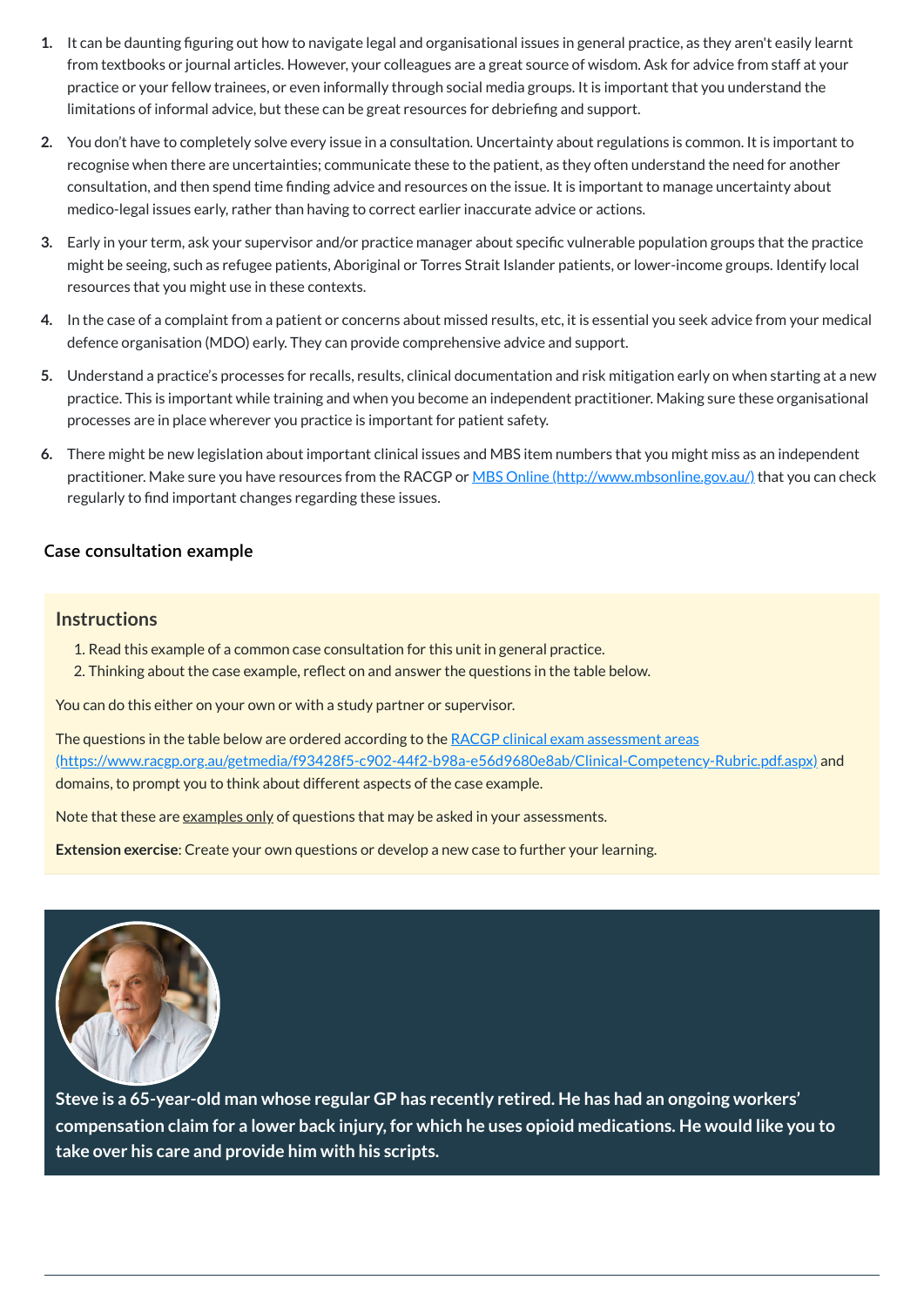| Questions for you to consider                                                                                                                                |                                                      | <b>Domains</b> |
|--------------------------------------------------------------------------------------------------------------------------------------------------------------|------------------------------------------------------|----------------|
| What strategies could you use to find out and address<br>Steve's expectations? What if Steve was from a different<br>culture or language group to you?       | 1. Communication and consultation skills             | 1,2,5          |
| You decide you want to discuss Steve's situation with a case<br>worker. What would you say to Steve about the<br>confidentiality of his medical information? |                                                      |                |
| What details of Steve's history would need to be recorded<br>in the notes?                                                                                   | 2. Clinical information gathering and interpretation | $\overline{2}$ |
| How would you gather information about his opioid use?                                                                                                       |                                                      |                |
| How would you gather information about the ongoing<br>claim and his past medical history?                                                                    |                                                      |                |
| How would you ensure Steve isn't getting multiple scripts<br>for opioids?                                                                                    |                                                      |                |
| How would you assess the appropriateness of the ongoing<br>workers' compensation claim and limitations?                                                      | 3. Making a diagnosis, decision making and reasoning | $\overline{2}$ |
| How would you assess the appropriateness of opioids for<br>Steve's condition? What if the time frame of his symptoms<br>was months? What if it was years?    |                                                      |                |
| When would you refer to a non-GP specialist?                                                                                                                 | 4. Clinical management and therapeutic reasoning     | $\overline{2}$ |
| Who would potentially form part of the care team and how<br>would you coordinate care?                                                                       |                                                      |                |
| If you were practising in a rural location, how would you<br>manage the limitations around resources and allied health?                                      |                                                      |                |
| What supports are available to the patient and practitioner<br>regarding opioid de-prescribing?                                                              | 5. Preventive and population health                  | 1,2,3          |
| What other aspects of Steve's healthcare should be<br>addressed?                                                                                             |                                                      |                |
| How will you engage Steve to address non-pharmacological<br>management of his condition?                                                                     |                                                      |                |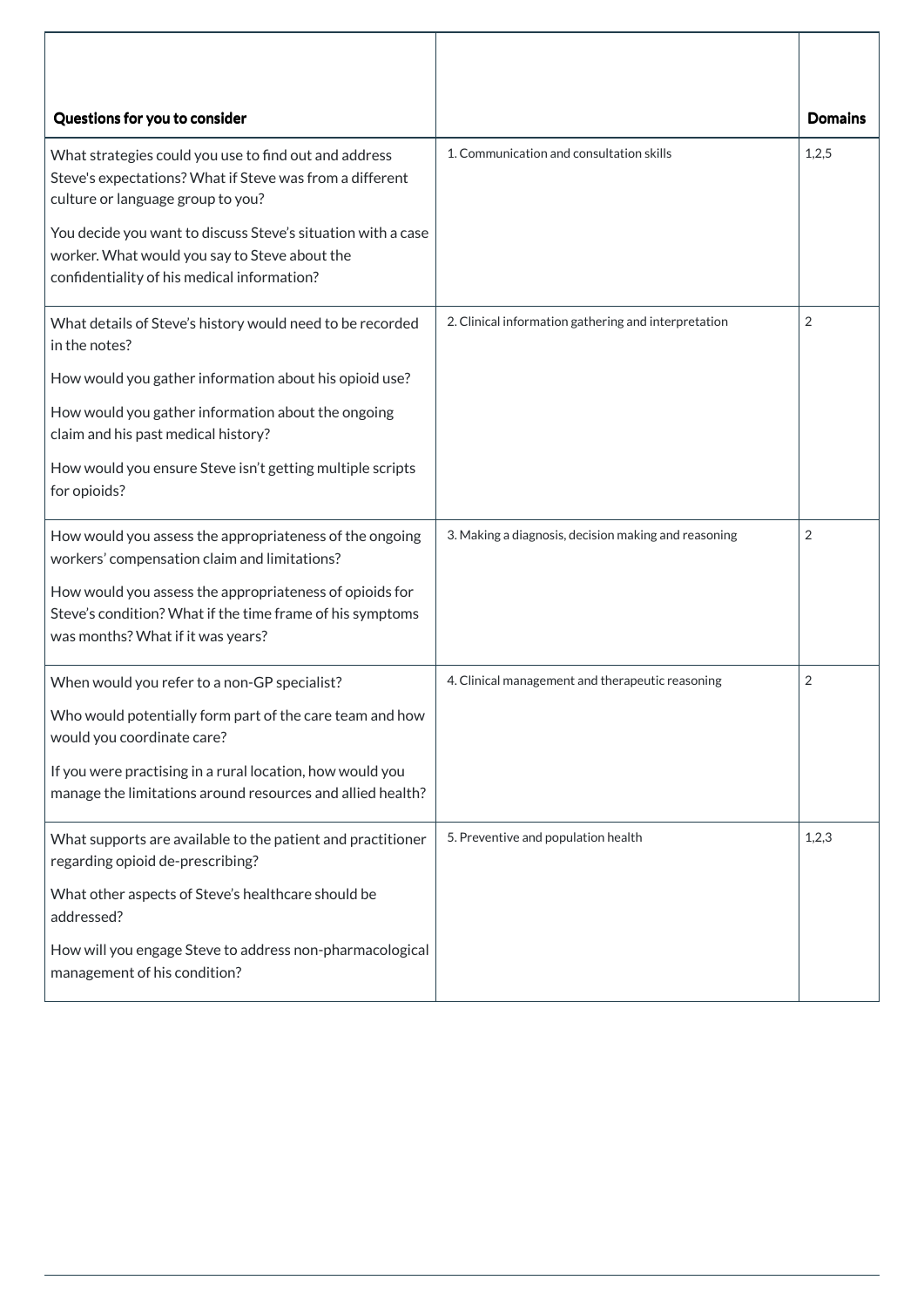| Questions for you to consider                                                                                                                                                                |                                                            | <b>Domains</b> |
|----------------------------------------------------------------------------------------------------------------------------------------------------------------------------------------------|------------------------------------------------------------|----------------|
| Where would you find information and/or education about<br>workers' compensation claims?                                                                                                     | 6. Professionalism                                         | 4              |
| How do you ensure your notes are an accurate reflection of<br>the consultation?                                                                                                              |                                                            |                |
| Do you have any personal biases towards chronic pain<br>management that might impact this consultation or your<br>record keeping? Would you feel differently if Steve was not<br>on opioids? |                                                            |                |
| If Steve gets upset because you cannot prescribe opioids<br>today, how would you manage or de-escalate the situation?                                                                        |                                                            |                |
| How would you make sure an appropriate plan is in place<br>and being adhered to?                                                                                                             | 7. General practice systems and regulatory requirement     | 5              |
| What are the regulations around opioid prescribing in<br>general practice?                                                                                                                   |                                                            |                |
| You receive a request for a written report from the<br>workers' compensation body. What are the key<br>considerations in completing the report?                                              |                                                            |                |
| If you think Steve is addicted to opiates, how does this<br>change your legal responsibilities in your state or territory<br>regarding prescribing for Steve?                                |                                                            |                |
| How would you fill out a workers' compensation<br>certificate?                                                                                                                               | 8. Procedural skills                                       | $\overline{2}$ |
| Are there colleagues or senior doctors you could approach<br>for advice regarding workers' compensation claims or<br>opioid prescribing? How would you go about this?                        | 9. Managing uncertainty                                    | $\overline{2}$ |
| If it is unclear what is causing Steve's pain, how would you<br>approach his management?                                                                                                     |                                                            |                |
| What would you do if Steve ended up with cauda equina<br>syndrome? How would you manage this from a legal point<br>of view?                                                                  | 10. Identifying and managing the significantly ill patient | $\overline{2}$ |

How would you manage Steve's condition in a rural area? What are some of the difficulties in terms of access and referral that you might encounter? How would you manage these?

When would you consider urgent imaging?

**[Learning strategies](javascript:void(0))**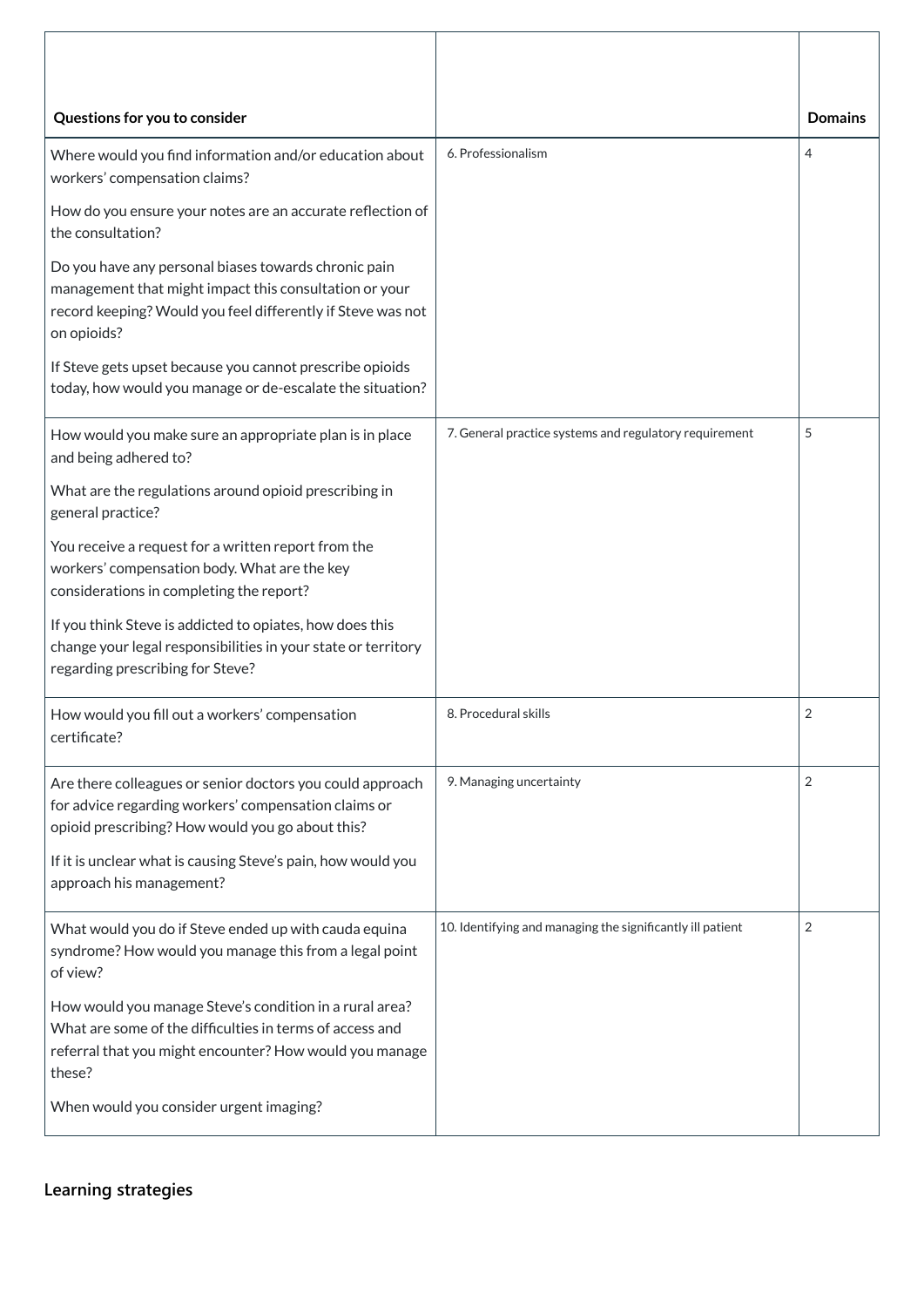## **Instructions**

This section has some suggestions for how you can learn this unit. These learning suggestions will help you apply your knowledge to your clinical practice and build your skills and confidence in all of the broader competencies required of a GP.

There are suggestions for activities to do:

• on your own

 $\bullet$ 

- with a supervisor or other colleague
- in a small group
- with a non-medical person, such as a friend or family member.

- Did you understand the requirements in the document? Were there parts that were confusing? Where would you find information about filling in these templates?
- How often would you review a workers' compensation claim?
- Was there <sup>a</sup> template in another patient's file that you could compare with the one you have prepared? How did it differ?
- Where does the *Fair Work Ombudsman* [\(https://www.fairwork.gov.au/\)](https://www.fairwork.gov.au/) fit in?

Within each learning strategy is a hint about how to self-evaluate your learning in this core unit.

**On your own**

Find the workers' compensation template specific to your state or territory and practise filling it in for a test/trial patient. Alternatively, do this for Centrelink certificates or driver licence forms.

In your practice software, open a test patient and prescribe medications from the following classes: GLP-1 agonists for diabetes, GLP-1 agonists for 'off-label' use for weight loss, increased quantities of an SSRI, opioids, and proton-pump inhibitors. Review the prescribing requirements for ADHD medications relevant to your state or territory.

- Did warnings come up on the system? Do you understand the PBS limitations that popped up on prescribing these medications?
- Did your script include all the relevant information regarding dose and prescribing interval? Did you handwrite any of them?
- Where would you find information about safe prescribing for medications?

Audit your notes, looking for care plans that have been completed and billed, or perform one on a test/trial patient. Another option is to do this activity for health assessments or Aboriginal and Torres Strait Islander health checks.

Did the documentation in the notes meet the MBS guidelines for claiming the item numbers? Was the correct item number claimed? Was consent from the patient documented? Was it done appropriately?



With your supervisor, discuss safety within the practice, such as policies and procedures, that exist to ensure staff are safe (not only physical safety, but also from the risk of bullying or harassment). Some examples include managing cold chain issues for vaccines, and spills.

- What will you take from this discussion to your ongoing practice?
- Do you feel safe practising in your current practice? How will this inform how you look at future training locations?

Discuss the protocols in your practice for managing results, recalls and clinical record keeping.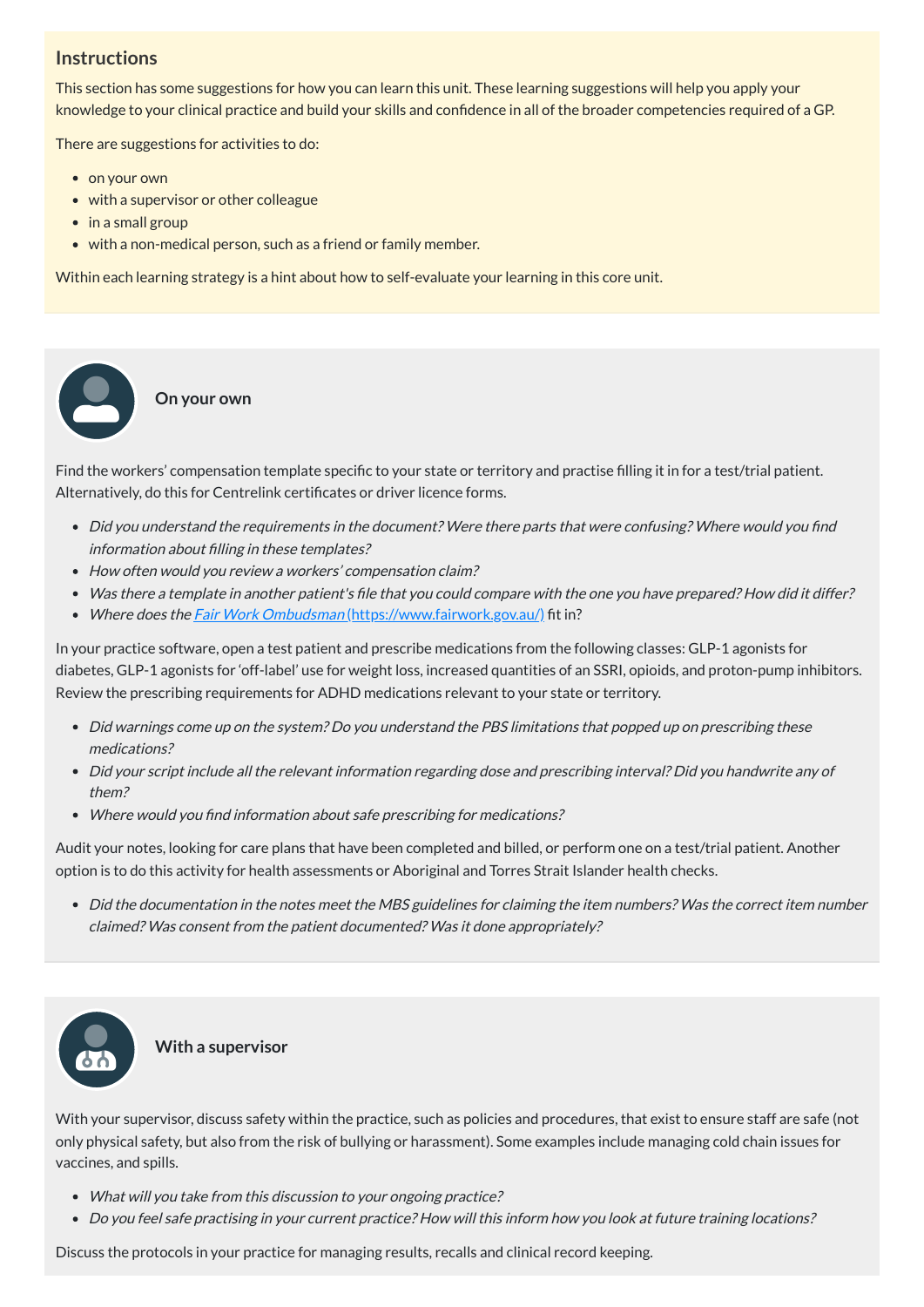#### **In a small group**

Role-play a situation where a patient is requesting opioids or a Centrelink certificate in a way that does not meet guidelines or is not indicated.

- How would you manage this consultation? How would you manage the patient's concerns and expectations?
- How would you de-escalate the situation if the patient gets agitated or aggressive?
- How would you ensure you are up to date with their medical history and the regulatory requirements?

Discuss how you would manage a consultation with a child who you suspect is being abused by a parent.

- How would you communicate with the parent?
- How would you assess for signs of abuse?
- As <sup>a</sup> group, discuss your responsibilities as practitioners regarding mandatory reporting and what your avenues are for support and guidance.
- Did you meet your responsibilities as a practitioner in the role play?



- Did you use regulatory frameworks?
- What did you find challenging?
- How would you manage this type of consultation in real life?
- How do you assess competence for consent?
- Ask your friend for feedback did they understand your explanation? Ask them to tell you what they understood from what you said to them. How could you improve your communication? Are there areas of the topic that you need to learn more about so you can answer their questions?

- Were you able to explain the requirements for Medicare billing for different item numbers, such as long consultations and care plans?
- Did your friend have questions you couldn't answer? Can they explain the process of Medicare billing back to you?
- Where can you access information about MBS billing?

#### **With a friend or family member**

Explain an advance care directive to a friend or family member.

Explain Medicare billing to a friend or family member. Include what bulk billing is, private billing, billing for long consultations

#### and care plans.

**[Guiding topics and content areas](javascript:void(0))**

- How do you reduce risk and prevent missed results and recalls? How are urgent results checked? Is there a system to do this daily? What happens when <sup>a</sup> GP in training or practitioner goes on holiday or leaves the practice?
- Who do you go to for information about practice processes?
- What happens if a complaint is made?
- What practice supports are available?

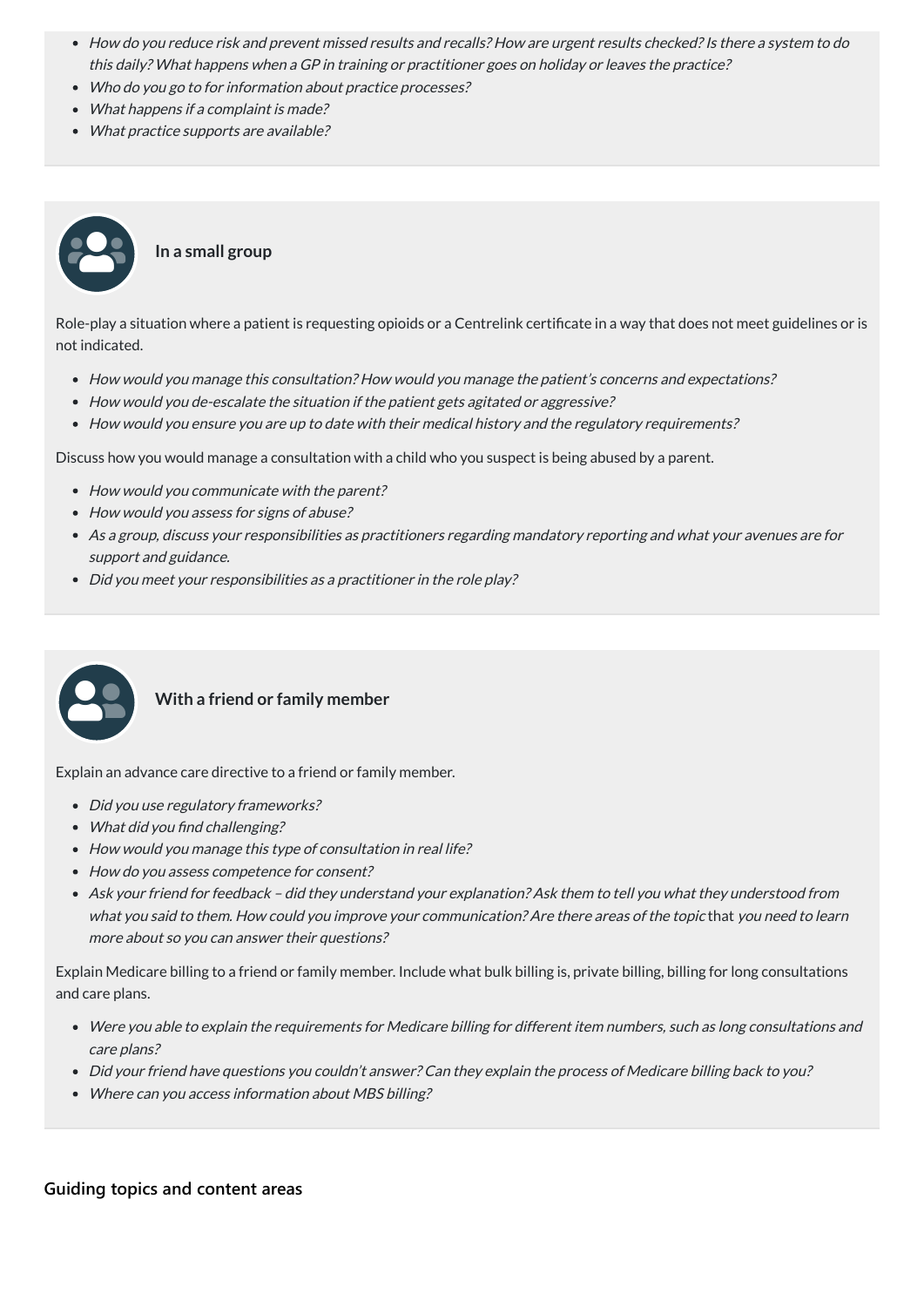## **Instructions**

These are examples of topic areas for this unit that can be used to help guide your study.

Note that this is not a complete or exhaustive list, but rather a starting point for your learning.

- Understand and prescribe safely and responsibly, and with cost awareness:
	- Pharmaceutical Benefits Scheme (PBS) prescribing
	- Department of Veterans' Affairs (DVA) prescribing
	- $\circ$  authority prescriptions
	- $\circ$  private prescriptions
	- extemporaneous/compounded medications and 'off-label' prescribing (risks and benefits)
	- $\circ$  drugs of dependence (S8)
	- $\circ$  medications under the Closing the Gap scheme
	- medications under the Special Access Scheme or Authorised Prescriber Scheme
	- over-the-counter medications
	- alternative medicines
	- alternatives to pharmacological therapy.
- Be familiar with models of billing, including:
	- Medicare (knowledge of common item numbers)
	- DVA
	- private billing (including those covered by insurance providers other than Medicare, such as motor vehicle accident and work related, or not covered by Medicare, such as work medicals)
	- care plans and health assessments.
- Complete certificates ethically and legally, including:
	- sickness
	- Centrelink
	- private insurance
	- work and capacity-for-work certification
	- $\circ$  fitness to drive
	- $\circ$  death and reporting to coroner and for cremation
	- $\circ$  order forms, including doctor's bag medication.
- Understand patient rights and capacity for consent for:
	- mature minors (Gillick competence)
	- $\circ$  the patient with reduced capacity to consent; for example, because of mental health, disability or dementia
	- $\circ$  confidentiality
	- $\circ$  involuntary admission to a psychiatric institution under a mental health act
	- medical power of attorney and guardianship
	- advance care directives
	- voluntary assisted dying
	- mandatory reporting:
		- $\blacksquare$  child abuse
		- impaired health professional
		- communicable diseases
		- medico-legal reports and subpoenaed medical records.
- Use practice quality and safety systems effectively to:
	- manage results
	- identify patients from an Aboriginal and Torres Strait Islander background
	- manage recall and reminder systems
	- $\circ$  ensure practice and individual quality improvement.
- Maintain and use quality clinical records appropriately, including:
	- collect appropriate information
	- use templates appropriately for health assessments and Aboriginal and Torres Strait Islander health checks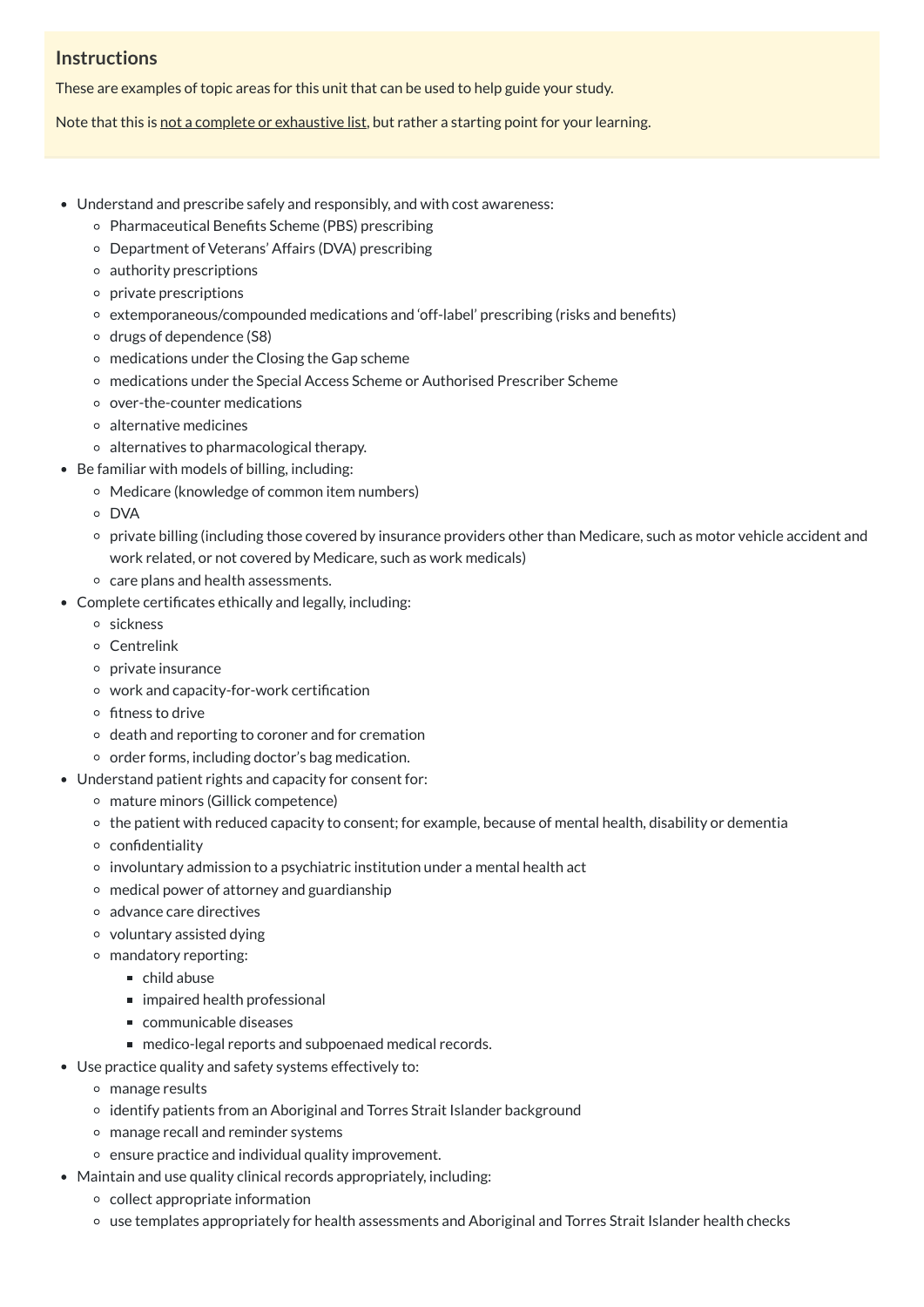The following list of resources is provided as a starting point to help guide your learning only and is not an exhaustive list of **all resources.** It is your responsibility as an independent learner to identify further resources suited to your learning needs, and to ensure that you refer to the most up-to-date guidelines on a particular topic area, noting that any assessments will utilise current guidelines.

• Browne P, Haysom G. Supportive networks, healthier doctors and 'just culture': Managing the effects of medico-legal complaints on doctors [\(https://www1.racgp.org.au/ajgp/2019/january%E2%80%93february/supportive-networks\).](https://www1.racgp.org.au/ajgp/2019/january%E2%80%93february/supportive-networks) Aust J Gen Pract 2019;48(1–2):9–12.

- develop accurate and legible recordings of consultations and referrals to enable continuity of care by GPs and other colleagues
- have an appreciation of patient and practice information technology management requirements, medical records and legal responsibilities, and reporting, certification and confidentiality requirements
- use the My Health Record platform
- o integrate medico-legal requirements into the clinical record (informed consent documentation)
- o generate medico-legal reports
- o respond to medical record requests and subpoenas.
- Practise personal safety within the practice:
	- understand the practical aspects of safety: personal and physical safety especially during consultations and for front desk staff – and safe practice cultures, including safe working environments, infection control and safe business practices.
- Manage time efficiently in consultations.

#### **[Learning resources](javascript:void(0))**

#### **Instructions**

• Brell R. Informal online opinions: Medico-legal considerations in new and social media [\(https://www1.racgp.org.au/ajgp/2019/january%E2%80%93february/informal-online-opinions\)](https://www1.racgp.org.au/ajgp/2019/january%E2%80%93february/informal-online-opinions). Aust J Gen Pract 2019;48(1–2):13–16.

• Australian Government Department of Health. MBS Online [\(http://www.mbsonline.gov.au/internet/mbsonline/publishing.nsf/Content/Home\).](http://www.mbsonline.gov.au/internet/mbsonline/publishing.nsf/Content/Home)

#### **Journal articles**

• The Royal Australian College of General Practitioners. The Handbook of Non-Drug interventions (HANDI) [\(http://www.racgp.org.au/clinical-resources/clinical-guidelines/handi\).](http://www.racgp.org.au/clinical-resources/clinical-guidelines/handi)

Medico-legal and healthcare complaints are unfortunately common in practice. This article suggests strategies to reduce the effects before a complaint is made.

• The Royal Australian College of General Practitioners. Prescribing drugs of dependence in general practice [\(http://www.racgp.org.au/clinical-resources/clinical-guidelines/guidelines-by-topic/view-all-guidelines-by-topic/pain](http://www.racgp.org.au/clinical-resources/clinical-guidelines/guidelines-by-topic/view-all-guidelines-by-topic/pain-management/drugs-of-dependence)management/drugs-of-dependence).

What to think about in using social media for peer advice or informal input from colleagues.

#### **Online resources**

Important updates about clinical practice and item numbers; review this site regularly.

This is a handy tool for MBS fees that is useful to review regularly.

• The Royal Australian College of General Practitioners. Medicare Benefits Schedule online tool

[\(https://www.racgp.org.au/running-a-practice/practice-resources/medicare/medicare-benefits-schedule-fee-summary\)](https://www.racgp.org.au/running-a-practice/practice-resources/medicare/medicare-benefits-schedule-fee-summary).

#### Effective non-drug treatments for use in clinical practice.

A guide to improve the quality and safety of prescribing drugs of dependence.

Helpful information to manage billing, including billing calculators, MBS tools and tips on discussing fees with patients. There is also a business toolkit to help GPs establish and manage their practice, including modules and webinars.